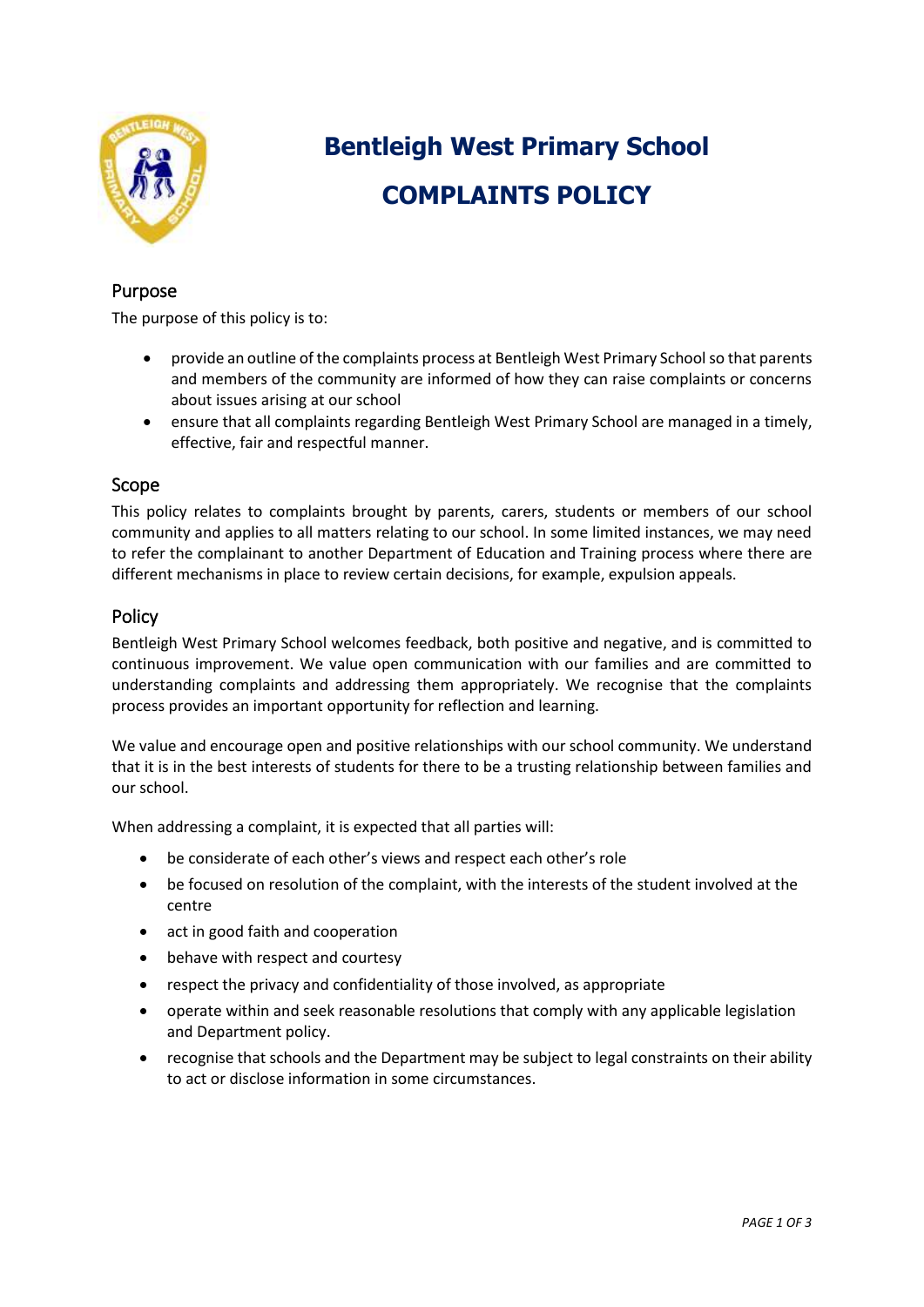## Preparation for raising a concern or complaint

Bentleigh West Primary School encourages parents, carers or members of the community who may wish to submit a complaint to:

- carefully consider the issues you would like to discuss
- remember you may not have all the facts relating to the issues that you want to raise
- think about how the matter could be resolved
- be informed by checking the policies and guidelines set by the Department and Bentleigh West Primary School.

#### **Complaints Process**

Bentleigh West Primary School is always happy to discuss with parents/carers and community members any concerns that they may have. Concerns in the first instance should be directed to your child's teacher, year level Co-ordinator or Assistant Principal. Where possible, school staff will work with you to ensure that your concerns are appropriately addressed.

Where concerns cannot be resolved in this way, parents or community members may wish to make a formal complaint to the Principal.

If you would like to make a formal complaint, in most cases, depending on the nature of the complaint raised, our school will first seek to understand the issues and will then convene a resolution meeting with the aim of resolving the complaint together. The following process will apply:

- 1. **Complaint received:** Please either email, telephone or arrange a meeting through the front office with the Assistant Principal or Principal to outline your complaint so that we can fully understand what the issues are. We can discuss your complaint in a way that is convenient for you, whether in writing, in person or over the phone.
- 2. **Information gathering:** Depending on the issues raised in the complaint, the Principal or Assistant Principal may need to gather further information to properly understand the situation. This process may also involve speaking to others to obtain details about the situation or the concerns raised.
- 3. **Response:** Where possible, a resolution meeting will be arranged with the Assistant Principal or Principal to discuss the complaint with the objective of reaching a resolution satisfactory to all parties. If after the resolution meeting we are unable to resolve the complaint together, we will work with you to produce a written summary of the complaint in the event you would like to take further action about it. In some circumstances, the Principal may determine that a resolution meeting would not appropriate. In this situation, a response to the complaint will be provided in writing.
- 4. **Timelines:** Bentleigh West Primary School will acknowledge receipt of your complaint as soon as possible (usually within two school days) and will seek to resolve complaints in a timely manner. Depending on the complexity of the complaint, Bentleigh West Primary School may need some time to gather enough information to fully understand the circumstances of your complaint. We will endeavour to complete any necessary information gathering and hold a resolution meeting where appropriate within 10 working days of the complaint being raised. In situations where further time is required, Bentleigh West Primary School will consult with you and discuss any interim solutions to the dispute that can be put in place.